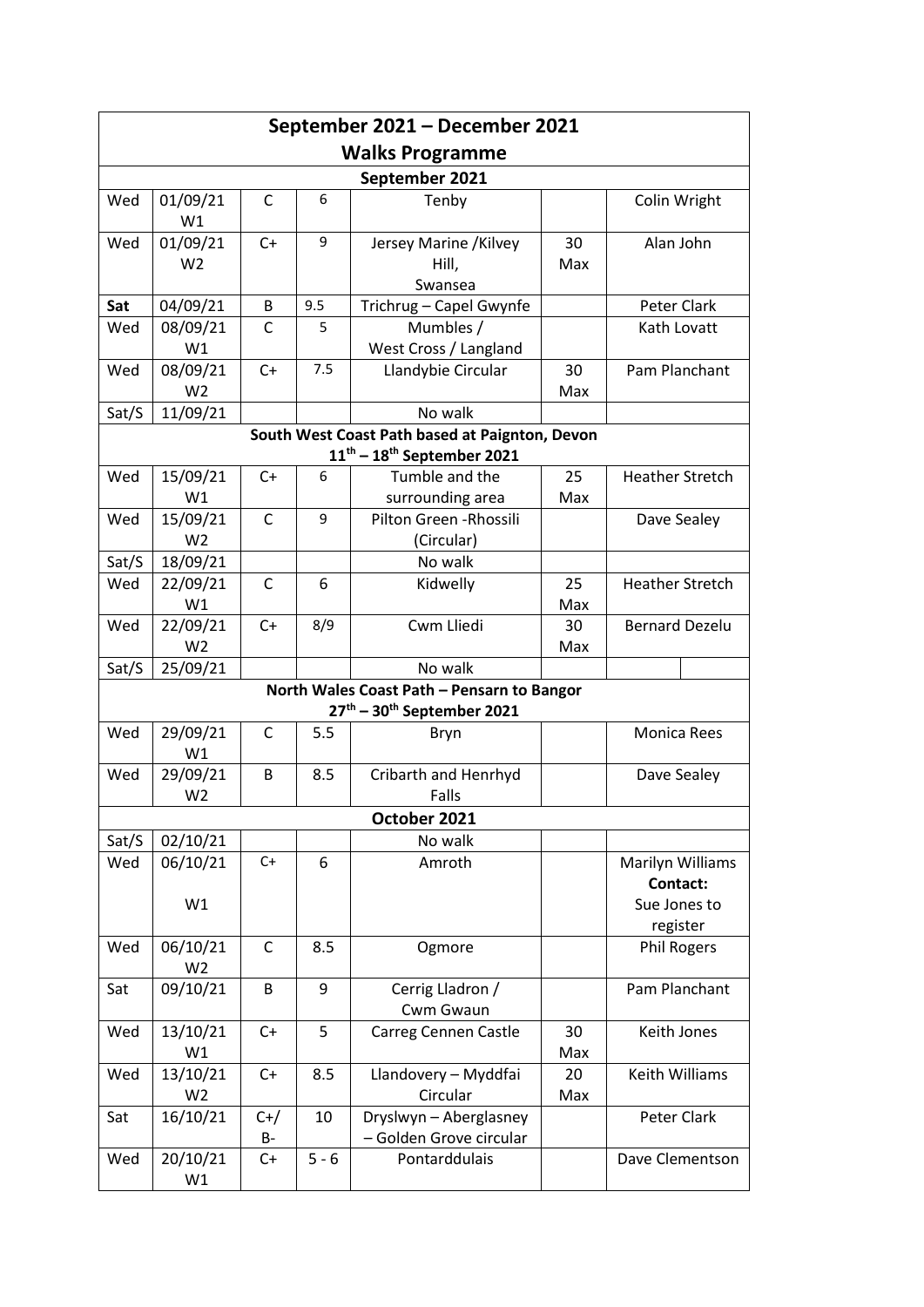| Wed                                                                                | 20/10/21       | B           | 8.5            | Pontardawe and Waun        |     | John Davies            |  |  |
|------------------------------------------------------------------------------------|----------------|-------------|----------------|----------------------------|-----|------------------------|--|--|
|                                                                                    | W <sub>2</sub> |             |                | Coed                       |     |                        |  |  |
| Sat                                                                                | 23/10/21       | B           | 9.5            | Cyfarthfa - Cefn Cil -     |     | <b>John Davies</b>     |  |  |
|                                                                                    |                |             |                | Sanws                      |     |                        |  |  |
| Wed                                                                                | 27/10/21       | $C+$        | 6.5            | Laugharne                  |     | Carol Sadler           |  |  |
|                                                                                    | W1             |             |                | in                         |     | Contact:               |  |  |
|                                                                                    |                |             |                | October                    |     | <b>Heather Stretch</b> |  |  |
| Wed                                                                                | 27/10/21       | $C+$        | $8 - 9$        | Pontarddulais /            |     | Dave Clementson        |  |  |
|                                                                                    | W <sub>2</sub> |             |                | Cwmcerdinen                |     |                        |  |  |
|                                                                                    |                |             |                |                            |     |                        |  |  |
| 9<br>Phil Cody<br>Sat<br>30/10/21<br>B<br><b>Neath Waterfalls</b><br>November 2021 |                |             |                |                            |     |                        |  |  |
| Wed                                                                                | 03/11/21       | $\mathsf C$ | 5.5            | Pontyates                  |     | <b>Heather Stretch</b> |  |  |
|                                                                                    | W1             |             |                |                            |     |                        |  |  |
| Wed                                                                                | 03/11/21       | $C+$        | $\overline{7}$ | Laugharne                  | 24  | Stephen Brown          |  |  |
|                                                                                    | W <sub>2</sub> |             |                |                            | Max |                        |  |  |
| Sat                                                                                | 06/11/21       | B           | 8              | Morlais Castle             |     | <b>John Davies</b>     |  |  |
| Wed                                                                                | 10/11/21       | $C+$        | 5.5            | Cwmdu                      |     | Kath Lovatt            |  |  |
|                                                                                    | W1             |             |                |                            |     |                        |  |  |
| Wed                                                                                | 10/11/21       | $C+$        | 9              | Llanmadoc - Hardings       |     | Dave Sealey            |  |  |
|                                                                                    | W <sub>2</sub> |             |                | Down                       |     |                        |  |  |
|                                                                                    |                |             |                | Circular                   |     |                        |  |  |
| Sun                                                                                | 14/11/21       | $C+$        | 6              | Annual Remembrance         |     | Alwyn Williams         |  |  |
|                                                                                    |                |             |                | Sunday Walk                |     |                        |  |  |
| Wed                                                                                | 17/11/21       | $C+$        | 6              | Drefach Felindre           |     | Colin Wright           |  |  |
|                                                                                    | W1             |             |                |                            |     |                        |  |  |
| Wed                                                                                | 17/11/21       | B           | 8              | <b>Brynmawr and Mynydd</b> |     | John Davies            |  |  |
|                                                                                    | W <sub>2</sub> |             |                | Y Gwair                    |     |                        |  |  |
| Thur                                                                               | 18/11/21       | D           | $\overline{2}$ | A Stroll in the Dark       |     | Alwyn Williams         |  |  |
|                                                                                    |                |             |                | Pembrey Country Park       |     |                        |  |  |
| Sat                                                                                | 20/11/21       | B           | 8              | Ffairfach - Carreg         |     | Peter Clark            |  |  |
|                                                                                    |                |             |                | Cennen - Trap Circular     |     |                        |  |  |
| Wed                                                                                | 24/11/21<br>W1 | C           | 6              | Meidrim                    |     | Rob Davies             |  |  |
| Wed                                                                                | 24/11/21       | $C+$        | 8              | Ewenny                     |     | <b>Phil Rogers</b>     |  |  |
|                                                                                    | W <sub>2</sub> |             |                |                            |     |                        |  |  |
| Sat                                                                                | 27/11/21       | B           | 9              | Bryngarw Park and          |     | John Davies            |  |  |
|                                                                                    |                |             |                | Mynydd Baedan              |     |                        |  |  |
|                                                                                    | December 2021  |             |                |                            |     |                        |  |  |
| Wed                                                                                | 01/12/21       | C           | 5.5            | Tycroes                    |     | Sue Thomas             |  |  |
|                                                                                    | W1             |             |                |                            |     |                        |  |  |
| Wed                                                                                | 01/12/21       | C+          | 8              | Wiseman's Bridge           |     | Dave Clementson        |  |  |
|                                                                                    | W <sub>2</sub> |             |                |                            |     |                        |  |  |
| Sat                                                                                | 04/12/21       | $C+$        | 7.5            | Pwlldu Circular            |     | Steve Brown            |  |  |
| Wed                                                                                | 08/12/21       |             |                | <b>CHRISTMAS LUNCH</b>     |     |                        |  |  |
| Sat                                                                                | 11/12/21       | $C+$        | 9              | Ferryside - Kidwelly       |     | Elaine Jenkins         |  |  |
| Wed                                                                                | 15/12/21       | C           | 5.2            | Pentre Ifan Cromlech       |     | <b>Rob Davies</b>      |  |  |
|                                                                                    | W1             |             |                |                            |     |                        |  |  |
| Wed                                                                                | 15/12/21       |             |                |                            |     |                        |  |  |
|                                                                                    | W <sub>2</sub> |             |                | <b>NO WALK</b>             |     |                        |  |  |